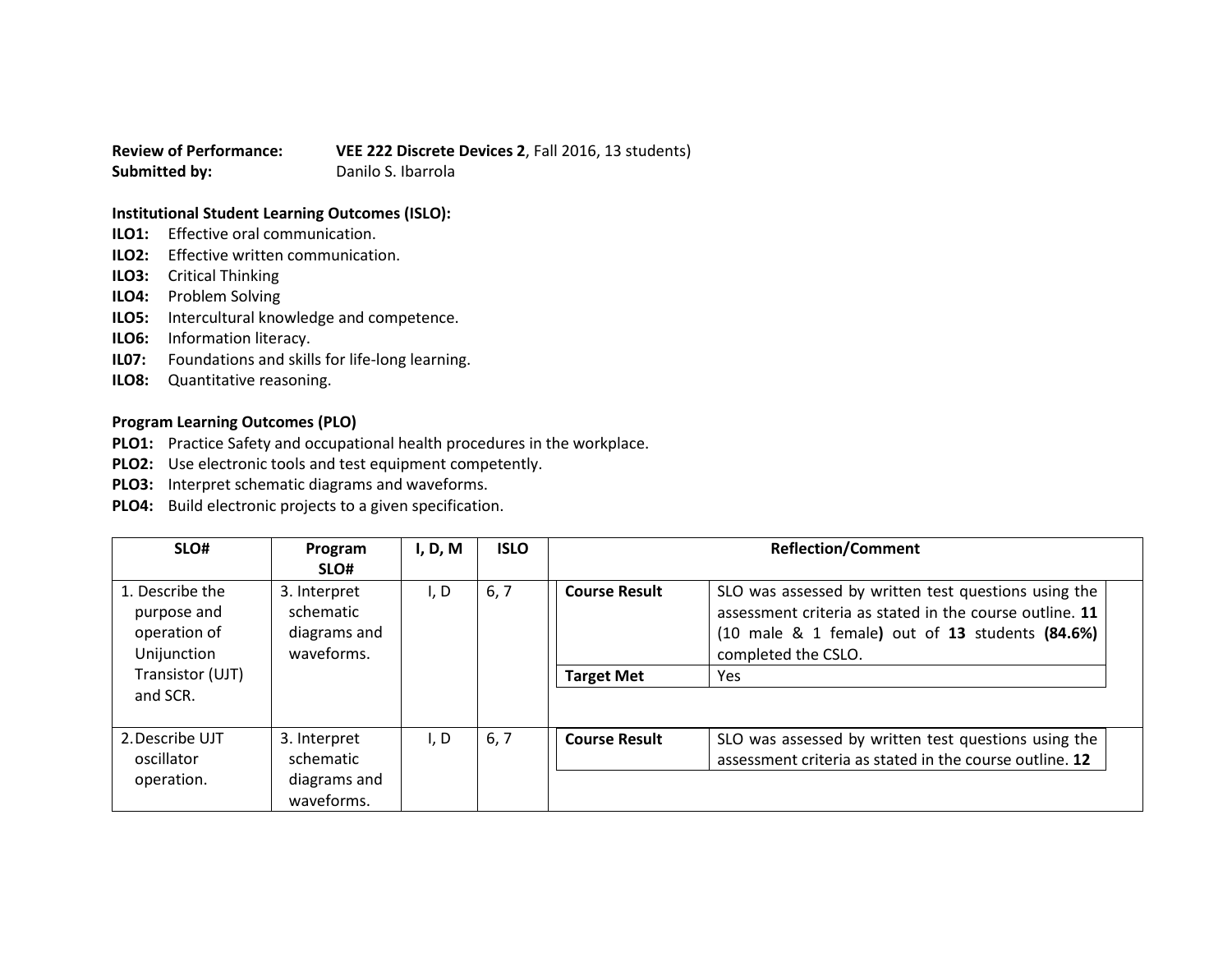|                                                                                          |                                                         |      |      |                      | (11 male & 1 female) out of 13 students (92.3%)<br>completed the CSLO.                                                                                                                    |
|------------------------------------------------------------------------------------------|---------------------------------------------------------|------|------|----------------------|-------------------------------------------------------------------------------------------------------------------------------------------------------------------------------------------|
|                                                                                          |                                                         |      |      | <b>Target Met</b>    | Yes                                                                                                                                                                                       |
| 3. Describe SCR<br>trigger control<br>operation.                                         | 3. Interpret<br>schematic<br>diagrams and<br>waveforms. | I, D | 6, 7 | <b>Course Result</b> | SLO was assessed by written test questions using the<br>assessment criteria as stated in the course outline. 12<br>(11 male & 1 female) out of 13 students (92.3%)<br>completed the CSLO. |
|                                                                                          |                                                         |      |      | <b>Target Met</b>    | Yes                                                                                                                                                                                       |
| 4. Describe SCR<br>power control<br>operation.                                           | 3. Interpret<br>schematic<br>diagrams and<br>waveforms. | D    | 6, 7 | <b>Course Result</b> | SLO was assessed by written test questions using the<br>assessment criteria as stated in the course outline. 13<br>(12 male & 1 female) out of 13 students (100%)<br>completed the CSLO.  |
|                                                                                          |                                                         |      |      | <b>Target Met</b>    | Yes                                                                                                                                                                                       |
| 5. Describe SCR<br>circuit<br>troubleshooting.                                           | 3. Interpret<br>schematic<br>diagrams and<br>waveforms. | I, D | 6, 7 | <b>Course Result</b> | SLO was assessed by written test questions using the<br>assessment criteria as stated in the course outline. 11<br>(10 male & 1 female) out of 13 students (84.6%)<br>completed the CSLO. |
|                                                                                          |                                                         |      |      | <b>Target Met</b>    | Yes                                                                                                                                                                                       |
| 6. Describe the<br>relationship<br>between Triacs,<br>Diac and four-<br>layered devices. | 3. Interpret<br>schematic<br>diagrams and<br>waveforms. | I, D | 6, 7 | <b>Course Result</b> | SLO was assessed by written test questions using the<br>assessment criteria as stated in the course outline. 13<br>(12 male & 1 female) out of 13 students (100%)<br>completed the CSLO.  |
|                                                                                          |                                                         |      |      | <b>Target Met</b>    | Yes                                                                                                                                                                                       |
| 7. Describe the<br>construction,<br>operation and                                        | 3. Interpret<br>schematic                               | I, D | 6, 7 | <b>Course Result</b> | SLO was assessed by written test questions using the<br>assessment criteria as stated in the course outline 11                                                                            |